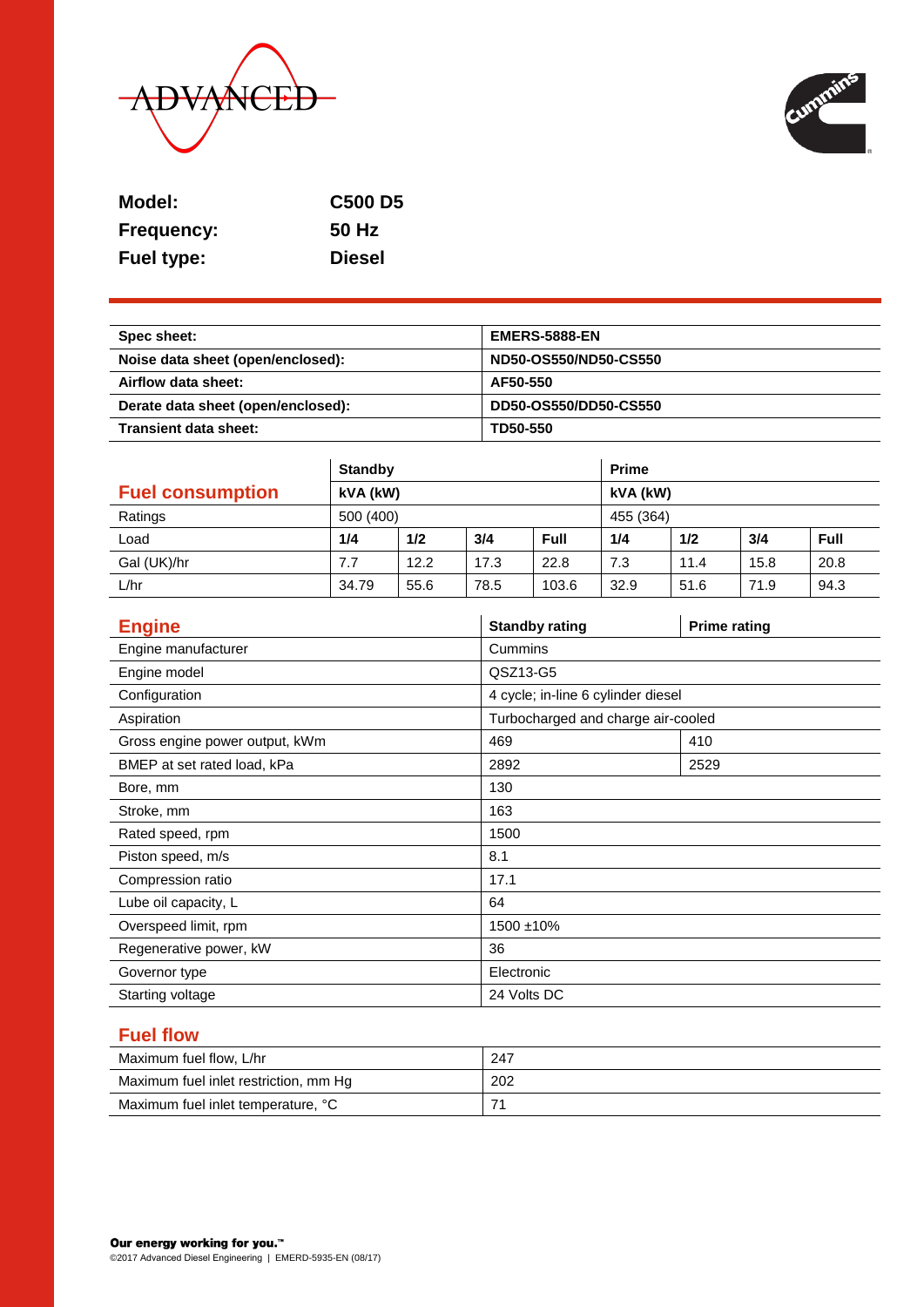|                                      | <b>Standby rating</b> | <b>Prime rating</b> |
|--------------------------------------|-----------------------|---------------------|
| Combustion air, m <sup>3</sup> /min  | 35.5                  | 33.9                |
| Maximum air cleaner restriction, kPa | $3.2 - 6.2$           |                     |

**Exhaust**

| Exhaust gas flow at set rated load, m <sup>3</sup> /min | 33.9 | 31.38 |
|---------------------------------------------------------|------|-------|
| Exhaust gas temperature, °C                             | 523  | 485   |
| Maximum exhaust back pressure, kPa                      | 13   |       |

# **Standard set-mounted radiator cooling**

| Ambient design, °C                                             | 50    |       |
|----------------------------------------------------------------|-------|-------|
| Fan load, kWm                                                  | 18.5  |       |
| Coolant capacity (with radiator), L                            | 62    |       |
| Cooling system air flow, $m^3$ /sec @ 12.7 mm H <sub>2</sub> O | 8.1   |       |
| Total heat rejection, Btu/min                                  | 16700 | 13700 |
| Maximum cooling air flow static restriction mm $H_2O$          | 25.4  |       |

| <b>Weights*</b>     | Open | <b>Enclosed</b> |
|---------------------|------|-----------------|
| Unit dry weight kgs | 3988 | 5177            |
| Unit wet weight kgs | 4053 | 5281            |

\* Weights represent a set with standard features. See outline drawing for weights of other configurations.

| <b>Dimensions</b>                   | Length | Width | Height |
|-------------------------------------|--------|-------|--------|
| Standard open set dimensions mm     | 3686   | 1160  | 2266   |
| Enclosed set standard dimensions mm | 5093   | 1564  | 2446   |

# **Genset outline**

#### Open set





#### Enclosed set



Outlines are for illustrative purposes only. Please refer to the genset outline drawing for an exact representation of this model.